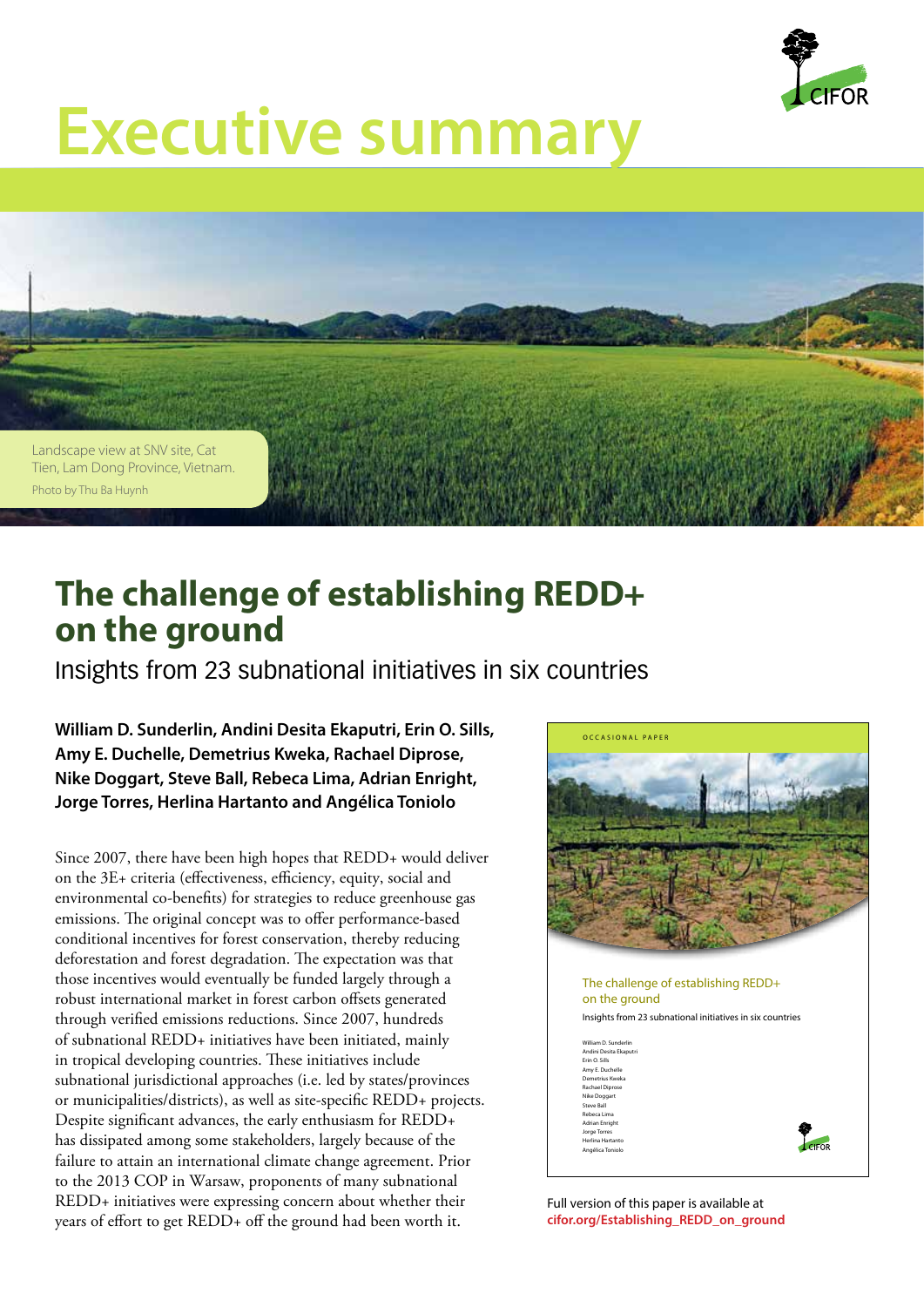

Participatory workshop to build REDD+ concepts, Jari/Amapá REDD+ Project, Amapá, Brazil. Photo by Robson Silva

The 'Warsaw Agreement on REDD+,' produced by the COP, provides procedural guidance for countries to align REDD+ strategies with drivers of deforestation and degradation, establish national reference levels, and implement MRV (measuring, reporting, verification) and safeguard information systems, but the concerns about uncertain funding remain.

It was in this context that CIFOR's Global Comparative Study on REDD+ (GCS) conducted a survey of 23 subnational REDD+ initiatives in six countries from December 2012 to June 2013 to examine their strategies and approaches, the nature of the challenges they faced, and how they intended to overcome them.

The study found that the 23 initiatives were persisting in their efforts to reduce local deforestation and forest degradation, as well as deliver on a wide range of goals. However, there are questions about whether and how the REDD+ concept will persist and evolve, based on the following evidence:

• Eighteen of 23 proponents already have or will implement conditional incentives (originally viewed as key to REDD+), but only nine viewed these as the single most important intervention for reducing forest carbon emissions at their site. This could be a function of timing, with multiple factors leading to a delay in the effective implementation of conditional incentives. Proponents have focused on other interventions while waiting for the political, economic and technological foundations for REDD+ to be laid. Relatedly, some proponents have hesitated to promise conditional livelihood support to local stakeholders to avoid raising expectations that they may not be able to meet, if funding does not become available. Adding to the need for caution is the fact that conditional incentives at the site level are still experimental. For example, rather than cash payments, some proponents are planning to offer a variety of goods and services intended to enhance local livelihoods as conditional incentives. Importantly, conditionality can be applied at multiple scales, and at some sites there has been a shift from project to jurisdictional approach, accompanied by abandonment of the initial REDD+ idea of conditional incentives for individual land‑use agents in favor of broader low emissions development models. These explanations notwithstanding, the fact that most proponents do not identify conditionality, the mechanism at the core of REDD+, as the most important intervention suggests some possible doubt about its centrality.

- When asked the percentage chance that their initiative will continue to function as a REDD+ initiative in 2015, 11 respondents said 90–100%, five said 50– 70%, three said 0% (because responsibility for the site would soon be transferred to another organization) and four already viewed themselves as not being 'REDD+.' This suggests divergence among the initiatives initially launched under the REDD+ umbrella, with nearly half firmly committed to maintaining the REDD+ label and about a third contemplating abandonment of the concept or already having done so.
- Most of the 23 initiatives include interventions that are characteristic of integrated conservation and development projects (ICDPs), an approach to tropical forest protection that precedes REDD+ and is commonly viewed to have failed. This hybridization of ICDP and REDD+ is logical (half of the initiatives were ICDPs prior to REDD+) and could be useful if ICDP interventions serve as a functional complement to conditional incentives and enable proponents to engage with the community while waiting for the



Villagers in livelihoods planning discussion, Petak Puti village, KFCP site, Central Kalimantan. Photo by James Maiden/IAFCP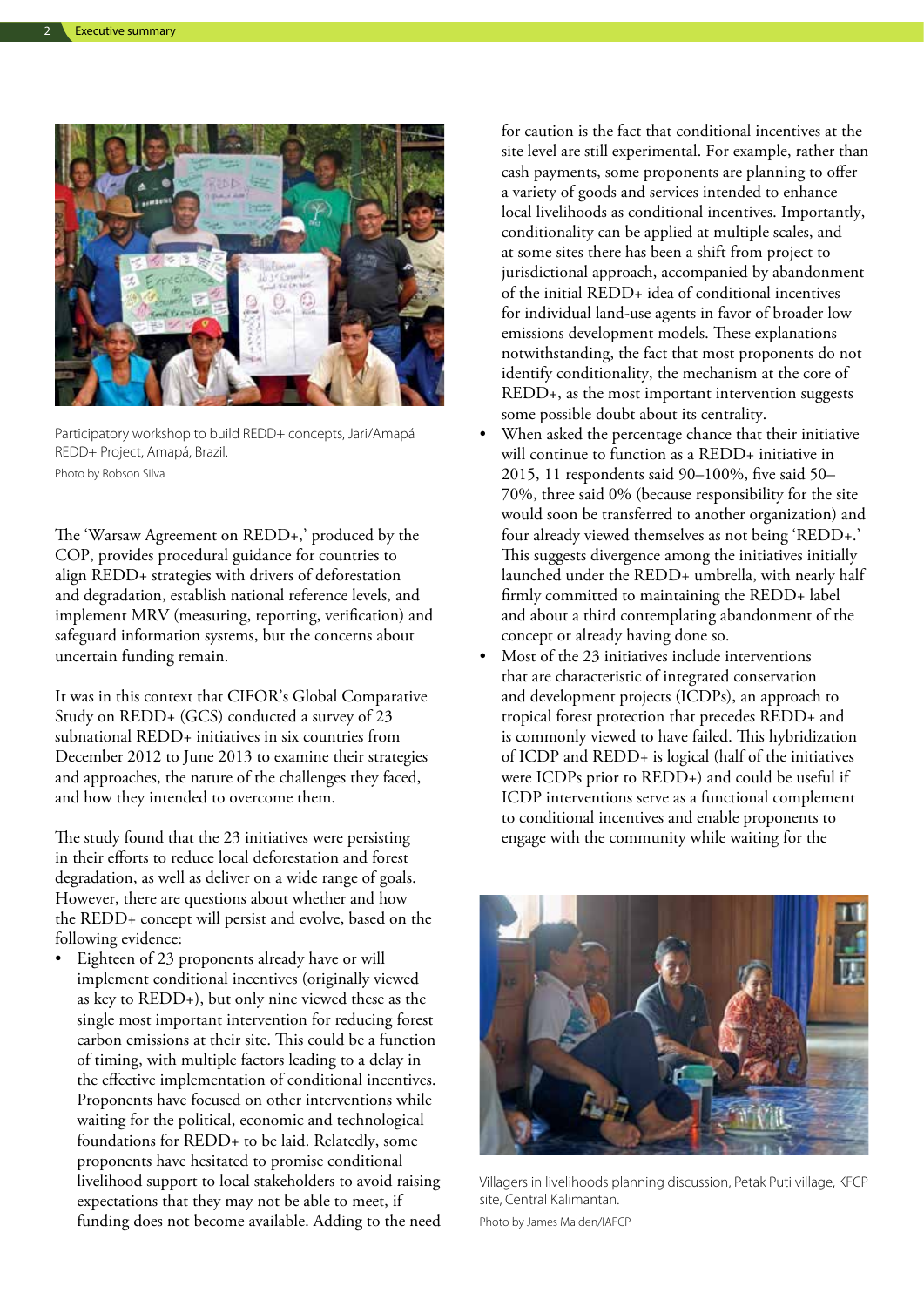economics of REDD+ to be more favorable. However, high dependence on the ICDP approach could also be a barrier to adopting the performance-based measures that were expected to make REDD+ more effective than previous interventions.

Proponents identified unclear and unstable tenure and the disadvantageous economics of REDD+ as the biggest challenges faced in moving forward with REDD+. These challenges can only be addressed with structural changes in national and international political systems. For instance, 'business‑as‑usual' interests tend to dominate the political economy of land‑use decisions, REDD+ often cannot compete with non‑forest land uses and forest carbon markets are weak and unstable. Thus, the future of REDD+ depends on actors and actions outside the domain of REDD+. In this context, most subnational initiatives are finding it difficult to meet the 3E+ goals of REDD+, but are engaged in creative attempts to meet these goals.

Most REDD+ proponents are satisfied with their performance yet have doubts about their prospects for ultimate success. In order for REDD+ to succeed on the ground, it is understood that transformational change is needed away from the policies and interests that support deforestation and degradation, as well as those that support continued dependence on fossil fuels. Relatedly, there must be an acceleration of efforts toward achieving a global climate change agreement, because such an agreement could be key to motivating resolution of tenure problems at the national level and to creating robust, stable, long-term funding streams to support REDD+.

Beyond this, national and subnational policy changes are needed in the two realms identified by the respondents: tenure and the economics of REDD+.

In order for REDD+ proponents to realize the goal of stable and secure tenure for local stakeholders at their sites, interventions such as the following are needed in most contexts:

- • Direct linkage of forest tenure reform with targeted environmental outcomes as has been attempted in Brazil through the *Terra Legal* program and accompanying Rural Environmental Registry (CAR)*.*
- Integration of national forest land-use planning among all ministries and sectors and alignment with REDD+ goals as has been attempted in Indonesia through their 'One Map' policy.
- • Incorporation of participatory tenure mapping into national tenure institutions and processes.
- Resolution of contestation between statutory and customary claims on forest lands.



Two people doing GPS reading, SNV site, Lam Dong, Vietnam. Photo by Thu Ba Huynh



Field visit during the annual meeting of the Governors' Climate and Forests Task Force, BAM site, Madre de Díos, Peru. Photo by Marco Villegas

- Enforcement of existing rights of exclusion for local stakeholders.
- • Clarification of forest carbon tenure rights.
- Enabling of REDD+ collaboration between proponent organizations and government institutions in resolving tenure issues, as is the case in Brazil.

In order to attain a viable economic foundation for REDD+, robust funding streams could be complemented by national policies and actions such as the following:

- Decouple agricultural growth from agricultural area expansion (i.e. pursuing 'land‑sparing' approaches).
- Develop sustainable agricultural supply chains that correspond to REDD+ goals.